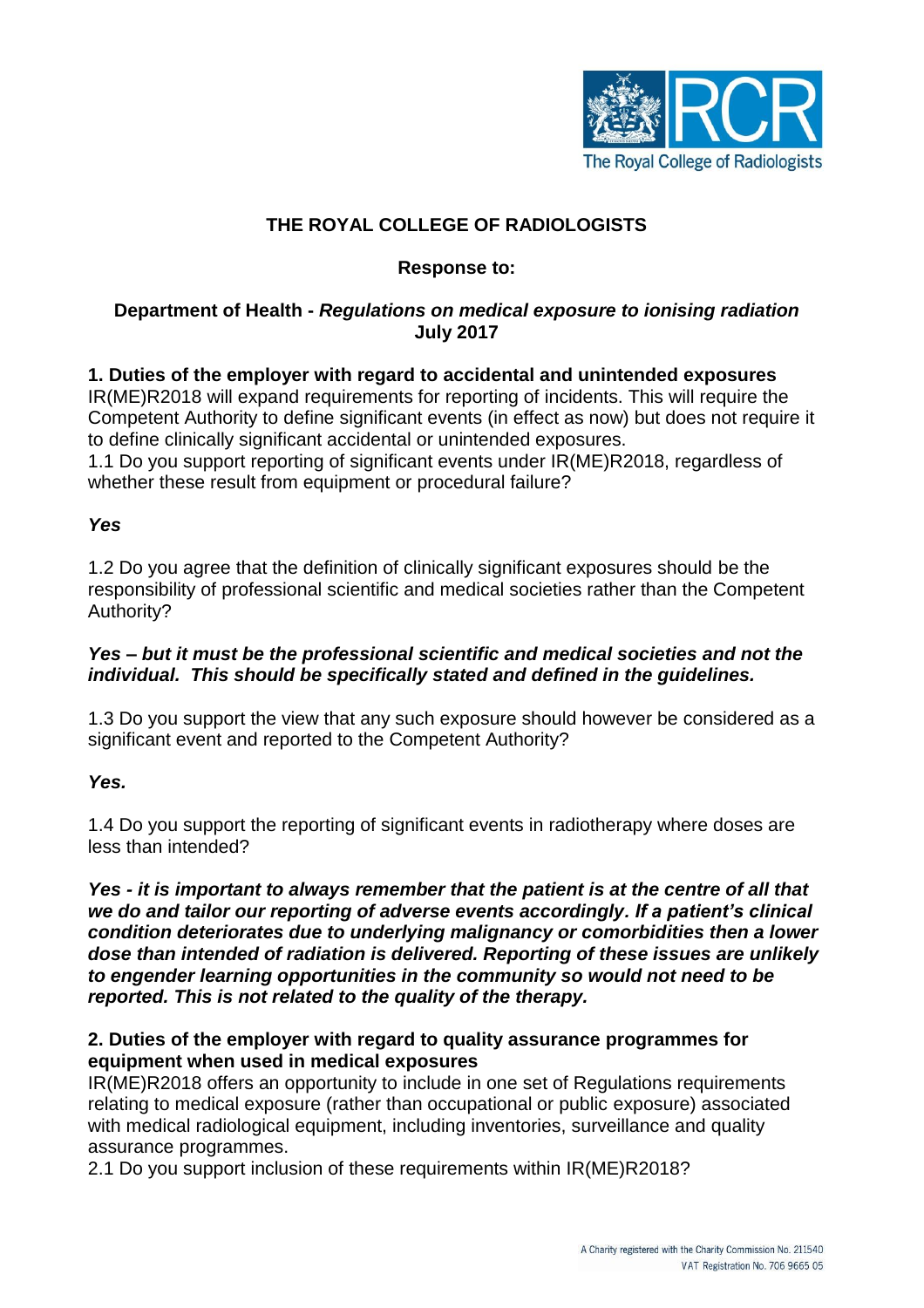*Yes – in an increasingly cash strapped NHS, there is the temptation for Trusts to fail to invest in new imaging equipment which can be expensive. This can lead to imaging being performed on older cameras which are inherently more unreliable. Additionally with the increasing use of hybrid imaging techniques, it is important that both components of the imaging are evaluated and maintained. Regulating equipment could help highlight these issues.*

# **3. Medical physics experts**

The BSSD is more prescriptive about the role of the medical physics expert. 3.1 Do you object to medical physics experts advising employers on compliance?

# *No, it is appropriate that the MPEs provide specialist advice to their Trusts.*

3.2 Do you think the Regulations should require employers to appoint MPEs?

# *Yes – and to record reasons if advice is not followed*

# **4. Carers and comforters**

The BSSD defines medical exposure as including exposures made to carers and comforters and requires that such exposures are justified individually and subject to dose constraints.

4.1 Do you support the inclusion of requirements for carers and comforters within IR(ME)R2018?

### *Yes, guidance regarding the dose constraints for carers and comforters is appropriate and should be included in the BSSD, however there will be some areas, e.g. radium 223 where absolute constraints would not be appropriate and specialist guidance from the local MPE would be more appropriate.*

# **5. Non-medical imaging**

The BSSD has introduced non-medical imaging as a new type of exposure and categorises these exposures as those resulting from the use of medical radiological equipment and those that do not.

5.1 Do you support the inclusion of non-medical imaging using medical radiological equipment within IR(ME)R2018?

## *Yes*

5.2 Do you think dose constraints or dose limits should be applied to such exposures?

## *Yes – non-medical exposure should only have an upper limit when it applies to a live organism.*

## **6. Licensing for the administration of radioactive substances**

IR(ME)R2000 and MARS1978 (and associated amending regulations) will be replaced by IR(ME)R2018. A dual licensing system will be introduced to satisfy more stringent requirements of the BSSD and charges for licences will need to be made on a cost recovery basis.

6.1 Do you agree that charges should not be levied on practitioners who wish to hold a licence?

## *Yes. If a charge is levied then this could be prohibitive. In the regulatory triage assessment (RTA) it states:*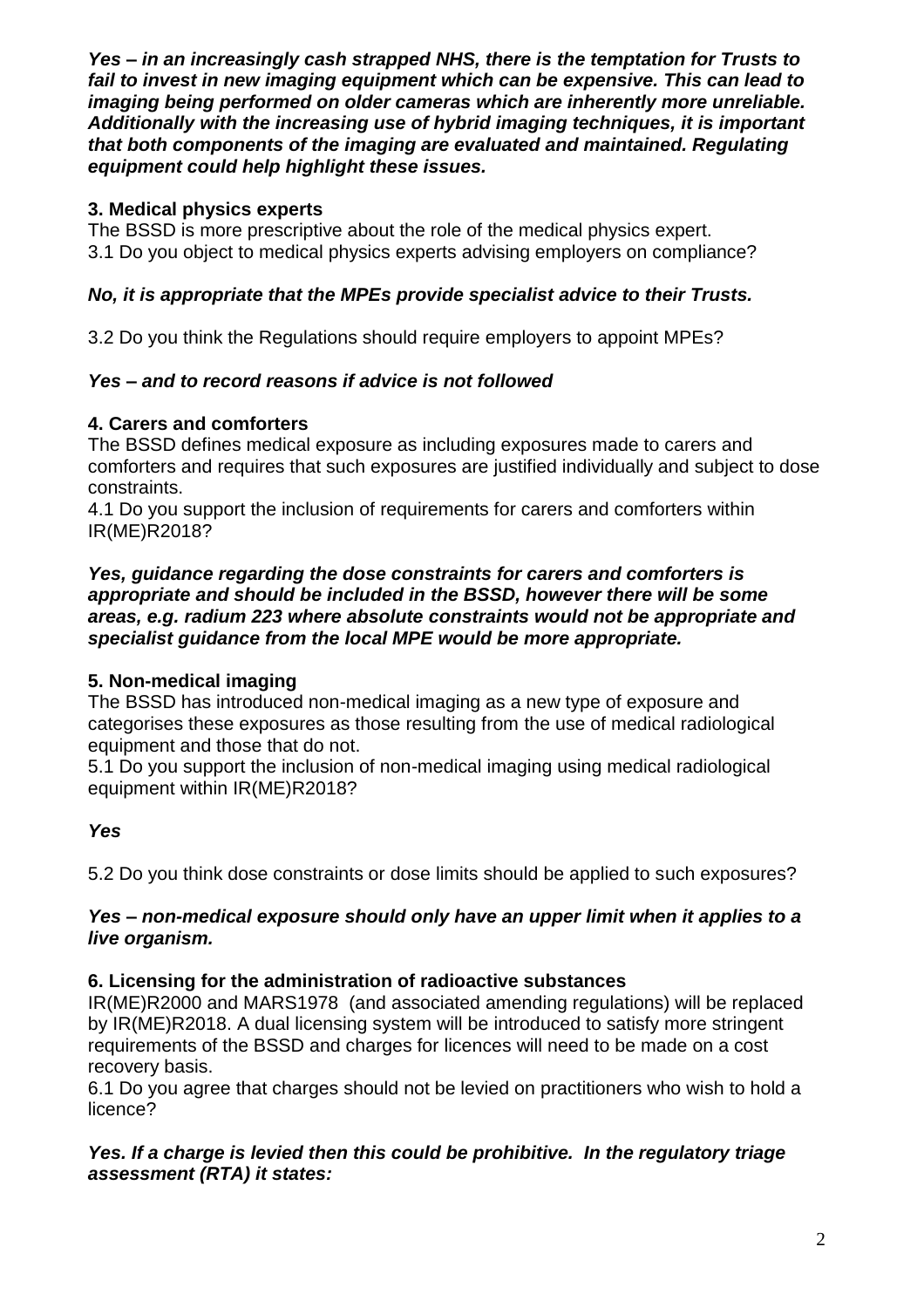*"The new BSSD requires licencing for the administration of radioactive substances for the purposes of diagnosis, treatment or research. The current regulatory system involves Doctors being issued with certificates by Health Ministers following the advice from the Administration of Radioactive Substances Advisory Committee (ARSAC) whose appointed members are mainly specialist doctors. The new requirements will mean the introduction of licences for both Doctors and Employers and a fixed fee. Most applicants will be from the NHS. The BSSD requires that arrangements are in place for the recognition of Medical Physics Experts. DH as the UK Competent Authority has asked a not-for-profit company known as RPA2000 to undertake the recognition of new MPEs from February 2018. Applicants will have to pay a fee to RPA2000 in order to undergo the recognition process."*

*This contradicts the regulations. Introducing fees for the licensing of individuals is an inappropriate way of the DH taxing doctors and physicists in order to do the job for which they spent many years training to do. The RTA also excludes the NHS in its impact assessment and therefore does not take into account the costs in both fees and time that the NHS will incur in implementing the BSSD.*

*If we estimate the cost to the NHS based on the RTA, then assuming the higher costs in the first year alone there will be a cost of £1,338,461. The cost to doctors and MPEs in the first year would be £261,000 and £37,050 respectively. The cost in time for the NHS and potential loss of clinical work will also be significant. The lack of acknowledgement of these costs is misleading. The conclusion that this presents a cost saving to the NHS is therefore incorrect.* 

*This should also be extended to research applications, as a fee for this would potentially decrease a department's ability to participate in research and limit the number of research proposals being submitted.*

6.2 Do you think licences for employers should be for a fixed period or reviewed only when amendments are sought?

### *Fixed period e.g. 5 years – or the same period as for practitioners.*

6.3 Do you support a single licence for practitioners?

## *Yes but fees for MPEs and ARSAC are not appropriate. For a large department this could be prohibitive.*

*Fees for ARSAC would have a significant impact on research, individual consultants and trusts. In particular in Annex 1 it is not clear who is required to pay the fee for research. The size of the fee quoted would mean that many local research projects would not be able to be performed due to the lack of money in many departments to pay for an extra ARSAC application. Research is often about novel agents so would mean a new ARSAC for each new indication.*

## **7. Diagnostic reference levels (DRLs)**

The BSSD extends requirements for DRLs but retains the requirement that DRLs should have regard to European DRLs where available

7.1 Do you support extending requirements in IR(ME)R2018 to having regard to National DRLs as well as European values?